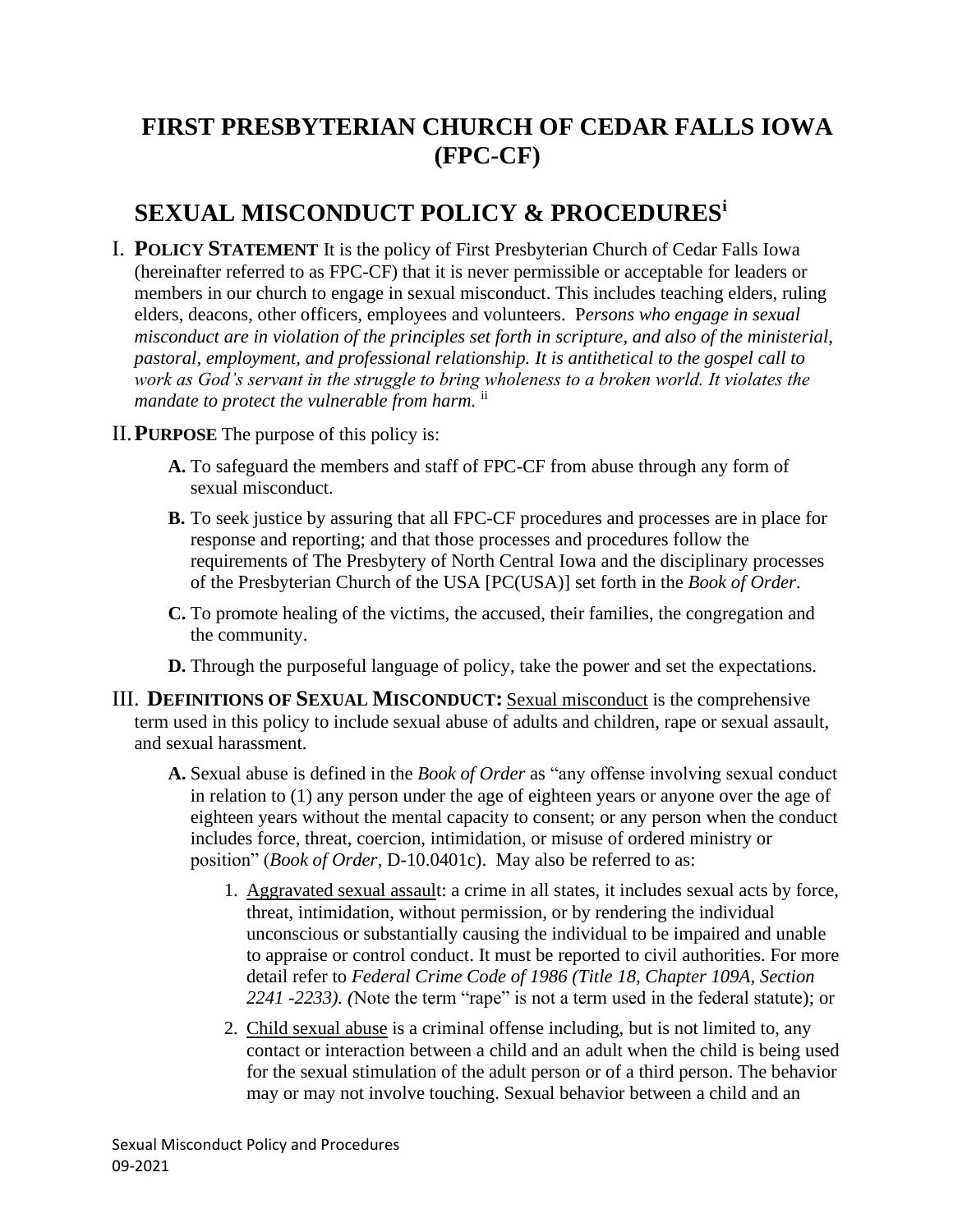adult is always considered forced whether or not consented to by the child. In both Iowa Code (232.68) and the PC (U.S.A.) policy regarding sexual abuse, the definition of a "child" is anyone under the age of eighteen.

- **B.** Sexual malfeasance is broken trust resulting from sexual activities within a professional relationship that results in misuse of office or position arising from the professional relationship.
- **C.** Sexual harassment is defined as unwelcome sexual advances, requests for sexual favors, and other verbal or physical conduct of a sexual nature constitute sexual harassment when:
	- 1. submission to such conduct is made either explicitly or implicitly a term or condition of an individual's employment, or their continued status at FPC-CF;
	- 2. submission to or rejection of such conduct is used as the basis for employment decisions affecting such an individual;
	- 3. such conduct has the purpose or effect of unreasonably interfering with an individual's work performance by creating an intimidating, hostile, or offensive working environment;
	- 4. an individual is subjected to unwelcome sexual jokes, unwelcome or inappropriate touching, or display of sexual visuals that insult, degrade, and/or sexually exploit men, women, or children; or
	- *5.* misuse of electronic technology results in sexually harassing or abusing another person as defined above. It is never permissible or acceptable to use church property or personal devices or electronic technology to view pornography or to sexually harass another person while on church property or while attending church events. When this includes a person under the age of eighteen, it is considered child abuse. There is never an expectation of personal privacy when using technological equipment owned by the church (FPC-CF) or church entity or within the context of ministry. (*Cross reference - Session Policy and Operations Manual: Acceptable use policy for Internet access, computers and electronic devices).*

#### IV. **PRINCIPLES**

- **A.** In responding to allegations of sexual misconduct, FPC-CF seeks healing and assures the protection of all persons.
- **B.** FPC-CF seeks to uphold the dignity of all persons involved when responding to allegations of sexual misconduct.
- **C.** In response to an act of sexual misconduct, FPC-CF strives to consider the needs of all those involved, the victim, the accused, their families, and congregation. Each individual requires a fair and compassionate approach.
- **D.** Where possible, the privacy of persons is to be respected, and confidentiality of communications maintained.
- **E.** FPC-CF will take preventive actions, to educate, be vigilant and, as the body of Christ, be responsive.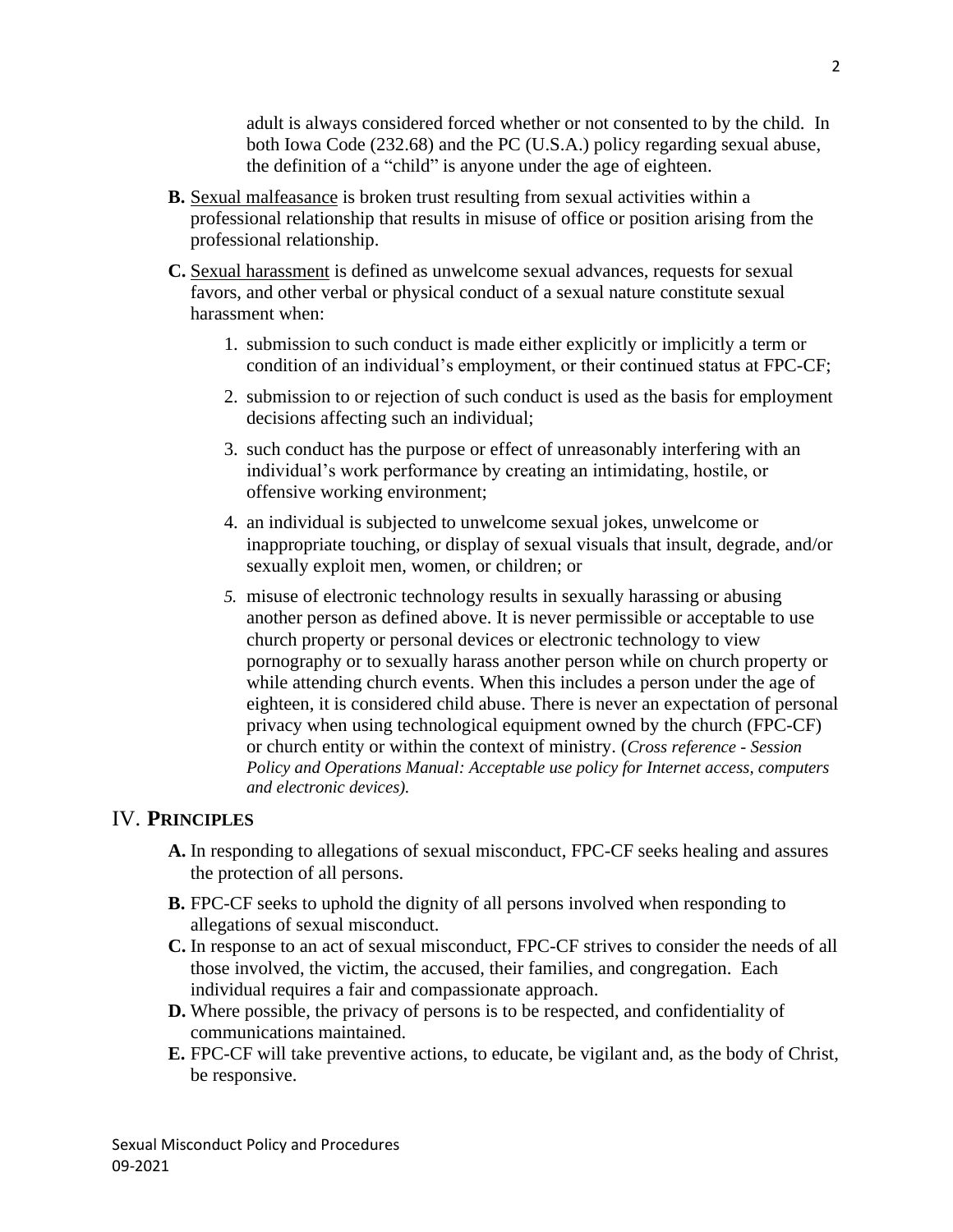**F.** Where allegations rise to the level of criminal misconduct or child abuse, FPC-CF will cooperate with civil authorities and not interfere with a criminal investigation by civil authorities.

#### **V. RESPONSE TO ALLEGATIONS OF SEXUAL MISCONDUCT: AN OVERVIEW**

- **A.** Allegations that meet the definition of aggravated sexual assault must be reported to the Cedar Falls Police Department immediately as well as church authorities**.** FPC-CF must cooperate with civil authorities in an investigation of criminal sexual misconduct or child sexual abuse. Disciplinary proceedings of FPC-CF cannot interfere with a criminal investigation by civil authorities and may have to be suspended until those are completed.
- **B.** For Mandatory Reporting of Child Abuse refer to the *Child Protection Policy FPC-CF* for specific details for dealing with Child Abuse. All ruling elders, deacons, Certified Christian Educators, and teaching elders are required to report knowledge of child abuse to the civil and ecclesiastical authorities. (G -4.0302) *Book of Order*.
- **C.** Reports of allegations of sexual misconduct are never taken lightly or disregarded and allowed to circulate without concern for the integrity and reputation of the victim, the accused, and the church.
- **D.** Confidentiality must be maintained at all times during the process.
- **E.** Allegations of sexual misconduct of any type always activate the disciplinary processes of the PC(USA) set forth in the *Book of Order* beginning with reporting. The entity that has original jurisdiction for the accused is the main body responsible for the disciplinary processes but may choose to seek assistance from presbytery as needed. Presbytery may also take responsibility if needed. (*G-1.0303 – G-3.0306 Book of Order).*
	- 1. When there is an allegation of sexual misconduct, it is critical that the session is prepared to address the needs of all people, groups and entities including the victim, victim's family, the accused, accused's family, and the congregation. This may include a broad range of physical, emotional or financial needs and is not the same for every situation. If the accused is a pastor, this may include plans to provide pastoral needs of the congregation. Session should name an independent response team to coordinate with presbytery throughout the disciplinary process to ensure the needs of all involved are addressed. A Presbytery liaison is available to support individuals, families or congregations as needed. (Sexual Misconduct Resource #1 -*Meeting the Needs of All Involved).*
	- 2. There is no time limit for bringing charges of criminal sexual assault or child sexual abuse regardless of the date on which the offense is alleged to have occurred. Likewise there is no time limit for charging that a person who knew or reasonably should have known of the reasonable risk of sexual abuse of another as defined in  $D-10.0401c(1)$  or (2) failed to take reasonable steps to minimize the risk.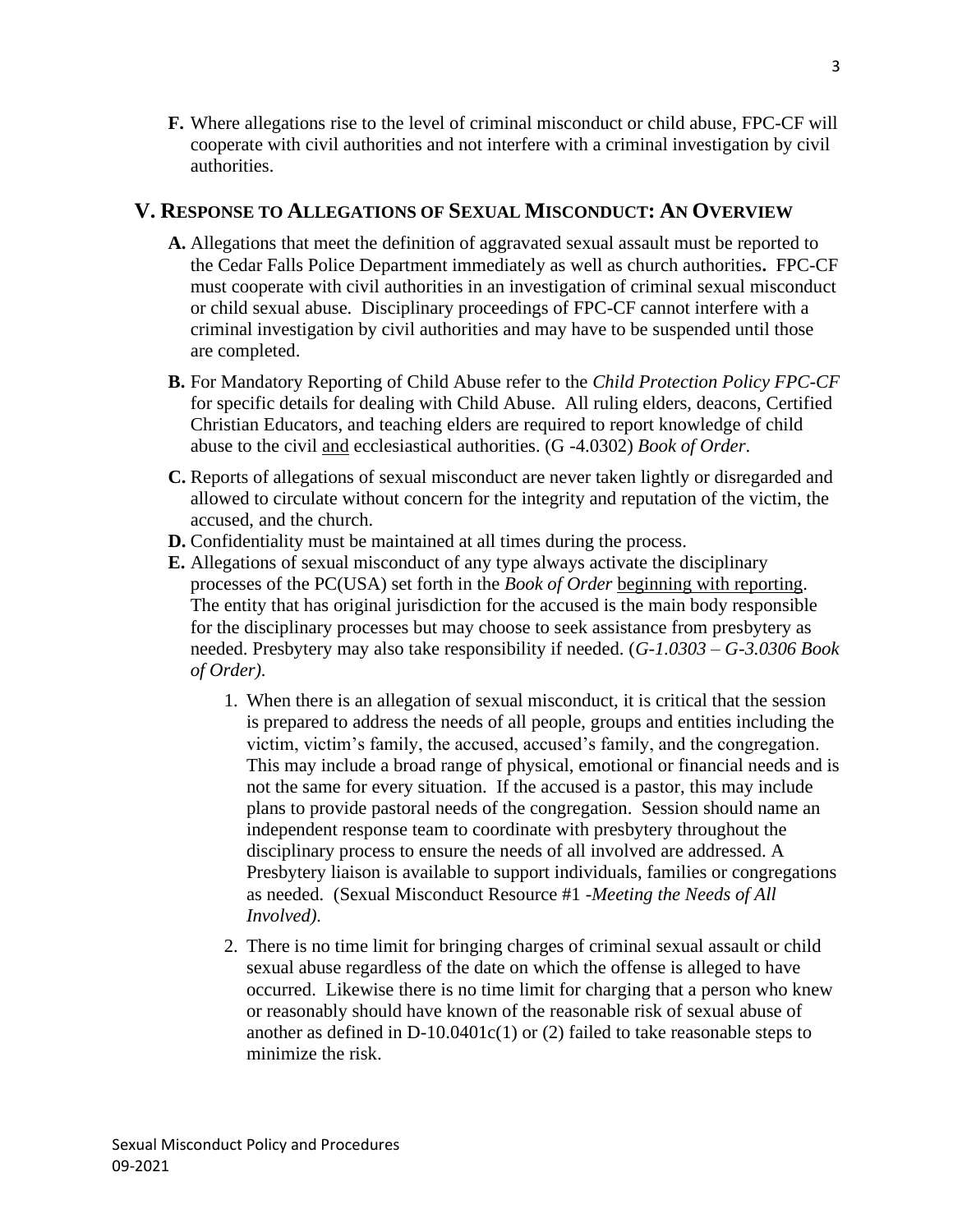### **VI REPORTING ALLEGATIONS OF SEXUAL MISCONDUCT ARISING AT FPC-CF**

There is no way to know to whom a victim of sexual misconduct will speak first, therefore it is imperative that officers, employees, and persons highly visible to church members and visitors understand how reports of incidents are directed to the proper person. A report of sexual misconduct may be reported by anyone. That person may not necessarily be the victim.

- A. Any person needing to report sexual misconduct should notify the Pastor and Head of Staff, a member of the personnel committee or any ruling elder regarding filing the report. Do not notify the alleged perpetrator.
- B. When an allegation is reported or when anyone learns of it, no person should undertake an inquiry (investigation) alone, question the victim, or question the accused.
- C. Request the accuser submit the report in writing. If the accuser is unwilling or unable to place the report in writing, any member of FPC-CF may make the written statement that will begin the formal response of this policy. Sexual Misconduct Resource #2 - *Report of Suspected Sexual Misconduct* )
- D. Notify the Pastor and Head of Staff of the accusation. Should Pastor and Head of Staff be the accused, skip to section VII: A of this document to proceed.
- E. Pastor and Head of staff (if not the accused) shall be responsible for immediately notifying the following entities:
	- 1. **The Cedar Falls Police Department** if the conduct meets the definition of aggravated sexual assault, sexual abuse or child sexual abuse. Other mandatory reporters with knowledge of events, should be included on the report.
	- 2. In the case of child sexual abuse the **Department of Human Services** shall also be notified. No attempt should be made to interview the child as this may lead to further trauma for the child.
	- 3. The **session** that an allegation has been made and reported to presbytery. names or details as to the type of misconduct are not reported to session to maintain confidentiality.
	- 4. **The presbytery** that an individual in the church has been accused of sexual misconduct. The Pastor and Head of Staff will coordinate needs with the Presbytery and maintain communication throughout the ensuing process as needed.
	- 5. The **church liability insurance carrier** that an alleged accusation has been brought forward.
	- 6. Confidentiality must be maintained at all times during the process.
	- 3. Official communication with **the media** regarding sexual misconduct when the accused is under the jurisdiction of FPC-CF will be the responsibility of the Pastor and Head of Staff (if not the accused), or the designated spokesperson of session. Communication with the congregation will be under the direction of the independent response team designated by session as specified in this policy. (Sec*5:E1).*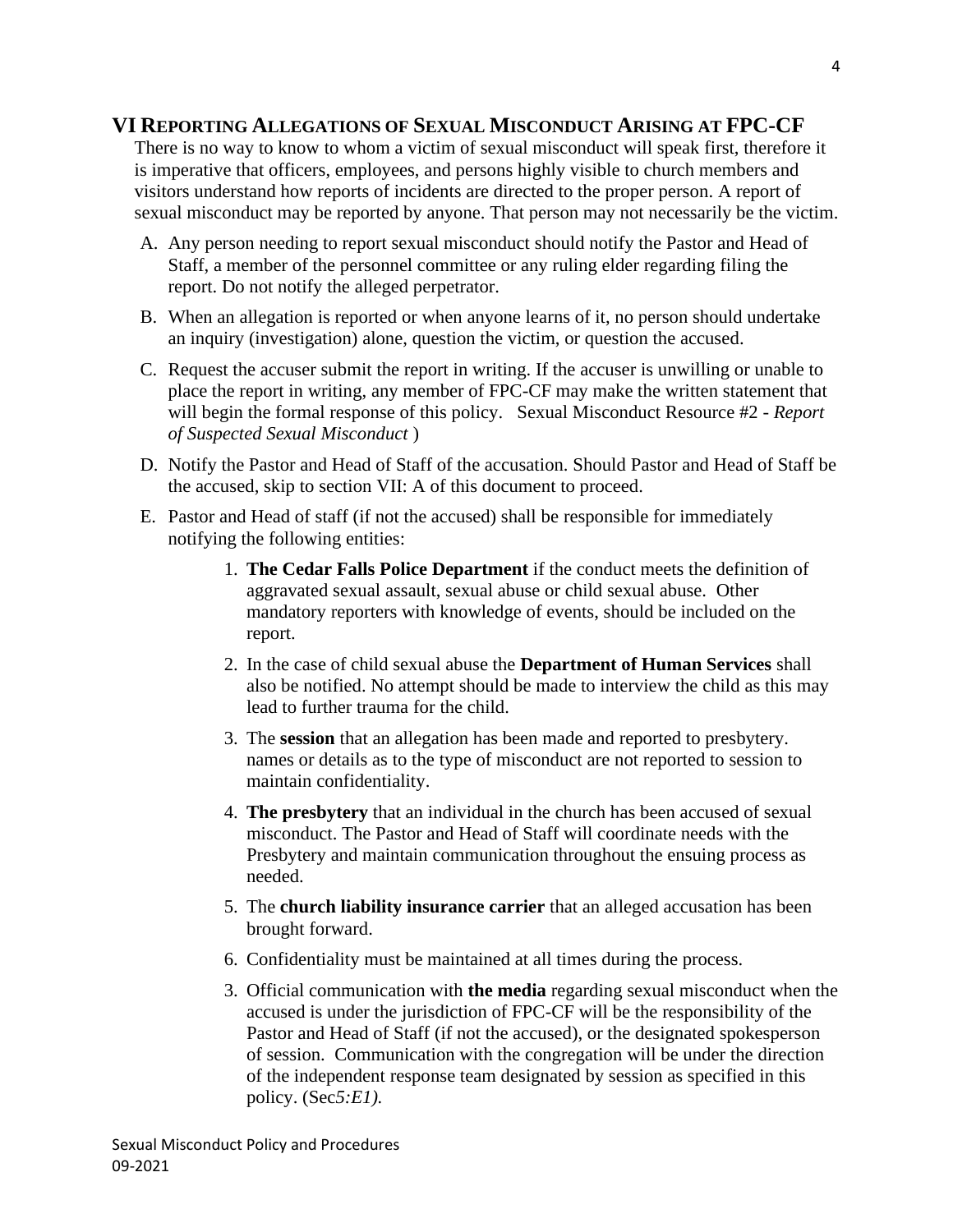# **VII. GUIDELINES FOR FPC-CF FOR FOLLOW-UP REQUIRED WHEN AN ACCUSATION OF SEXUAL MISCONDUCT HAS BEEN MADE.**

**Note: Below is a brief summary of the responsibilities for FPC-CF session. The session is responsible for following ALL Rules of Discipline as specified in the** *Book of Order* **applicable on the date the action is being taken. Hence, session shall follow steps as outlined in the** *Book of Order 2019-2021 Rules of Discipline, D-1.000 to D-14-0502* **(or revisions as available to same.)** 

**Steps vary by the type of relationship between the accused and the church.**

- A. **Accused is the Pastor and Head of Staff of FPC-CF (or any other individuals under the jurisdiction of presbytery):** Any pastors or other minister of the Word and Sacrament at FPC-CF are members of the presbytery, not the local congregation, therefore the Presbytery of North Central Iowa is responsible for any disciplinary action. FPC-CF is responsible for notifying Presbytery that an allegation has been made.
	- 1. A member of the personnel committee or a ruling elder will assist the victim to put the allegations in writing. (If the accused is not the Pastor and Head of Staff but is associated with the presbytery or other council of PC(USA), then the Pastor Head of Staff will assist the victim as outlined here).
	- 2. The Clerk of Session or other ruling elder, shall contact the presbytery office immediately that a reported allegation of sexual misconduct is being sent. Follow up by sending the written report to the Stated Clerk of presbytery immediately. All further action and communication regarding the accused are the responsibility of presbytery.
	- 3. Should there be a concern that the safety of the victim or congregation warrants immediate action, the Clerk of Session, or another ruling elder shall also notify the civil authorities of the allegation immediately and notify the State Clerk of any action taken.
	- 4. Notify the session that an allegation has been made and reported to presbytery. Do not give names or details as to the type of misconduct.
	- 5. Within three days of receiving the report a judicial commission of presbytery will determine whether the accused shall be placed on a paid administrative leave during the resolution of the matter. However, a presbytery may dissolve a pastoral relationship when the "Word imperatively demands it" *(G-2.0904 Book of Order)*.
		- i. The cost of such leave is borne by FPC-CF whenever possible or shared by the presbytery, as necessary.
		- ii. During administrative leave, a minister of the word and sacrament may not perform any pastoral, administrative, educational, or supervisory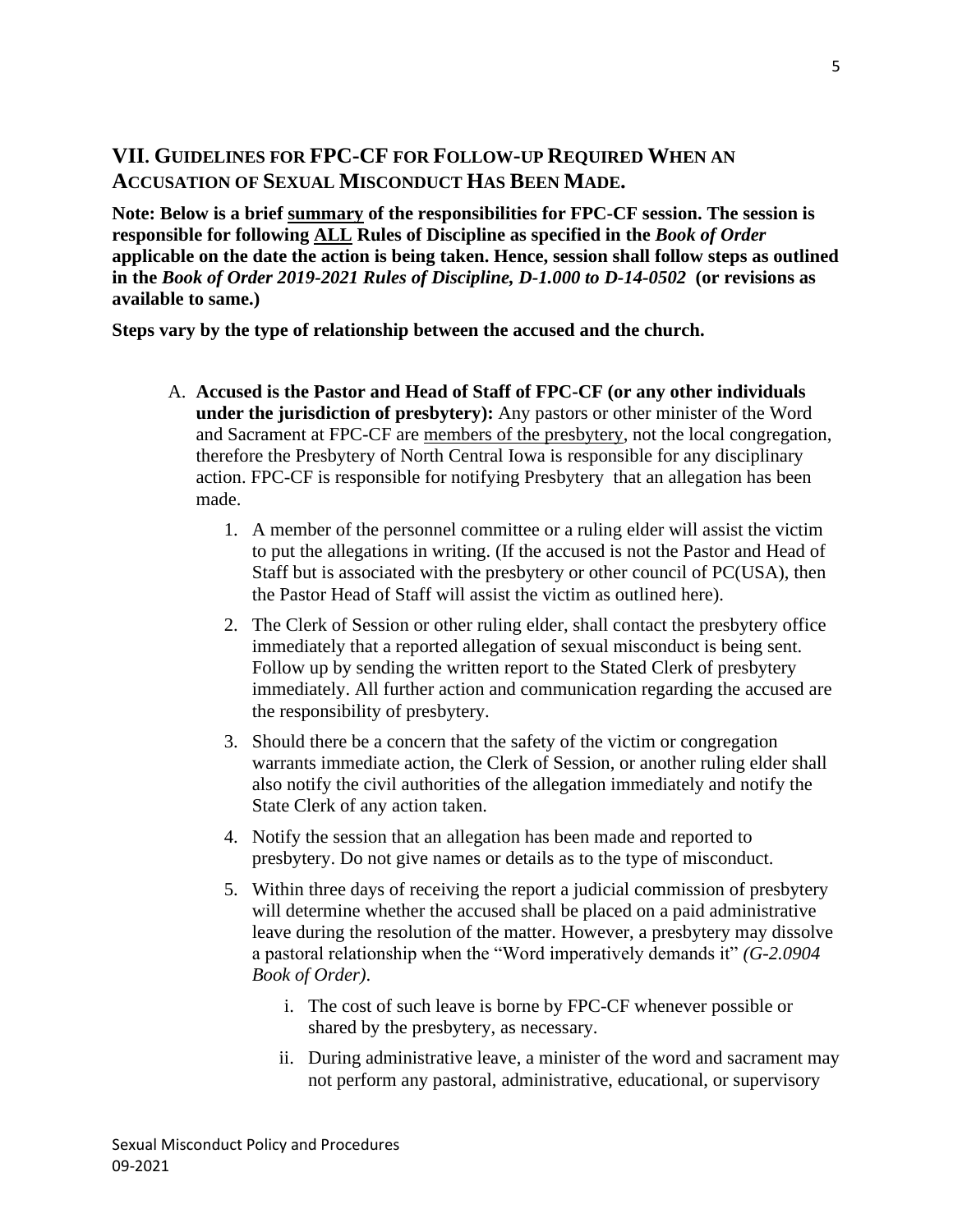duties, and may not officiate at any functions such as baptism, funerals, or weddings.

- iii. The congregation will be notified of restrictions. Likewise, during an administrative leave, a presbytery may not grant a certificate of transfer to a minister of the Word and Sacrament while an inquiry or charges are pending. The reasons for not granting transfer may be communicated by the stated clerk of the presbytery to the appropriate persons.
- 6. FPC-CF has no further responsibility for disciplinary action except as requested by the presbytery. Session will receive the final disposition and reports and carry out the decisions made.

#### B. **Accused is a member, employee, ruling elder, deacon or volunteer of FPC-CF:**

- 1. The church has original jurisdiction thereby inquiry and discipline (censure and correction) must follow procedures set forth as mandated in the *Rules of Discipline of the Book of Order* Chapters *10.0000 through 14.0000.* To follow is an overview of responsibilities for the session.
- 2. The written statement of the offense is submitted to the Pastor and Head of Staff and the clerk of session along with supporting information (*D-10.0101 Book of Order*), (refer to Sexual Misconduct resource #2 *Report of Suspected Sexual Misconduct).*
- 3. If the situation warrants, the Pastor and Head of Staff may decide to ask the accused to temporarily leave the premises until the investigating committee can determine further action.
- 4. Allegations that meet the definition of aggravated sexual assault or child sexual abuse must be reported to the Cedar Falls Police Department as well as church authorities. In the case of child abuse, a report is also made to the Department of Human Services and the procedures of the *FPC-CF Child Abuse Policy* are followed.
- 5. The clerk of session reports to the session stating the offense that has been alleged without naming the accused or the nature of the offense (*D-10.0103 Book of Order*).
- 6. Session will designate an investigating committee. The committee will have no more than five (5) members and no less than three (3) members. Session shall not appoint members of the session as members of the investigating committee *(D10-0201 Book of Order*). Presbytery may appoint a member from presbytery as needed.
- 7. In response to the initial inquiry the investigating committee shall notify the Presbytery and insurance company that an inquiry has been initiated.
- 8. The investigative committee proceeds with their duties as written in the *Book of Order Rules of Discipline 10:0000.* The investigative committee responsibilities include inquiry and examination of relevant facts and documents; determination of probable grounds that an offense was committed;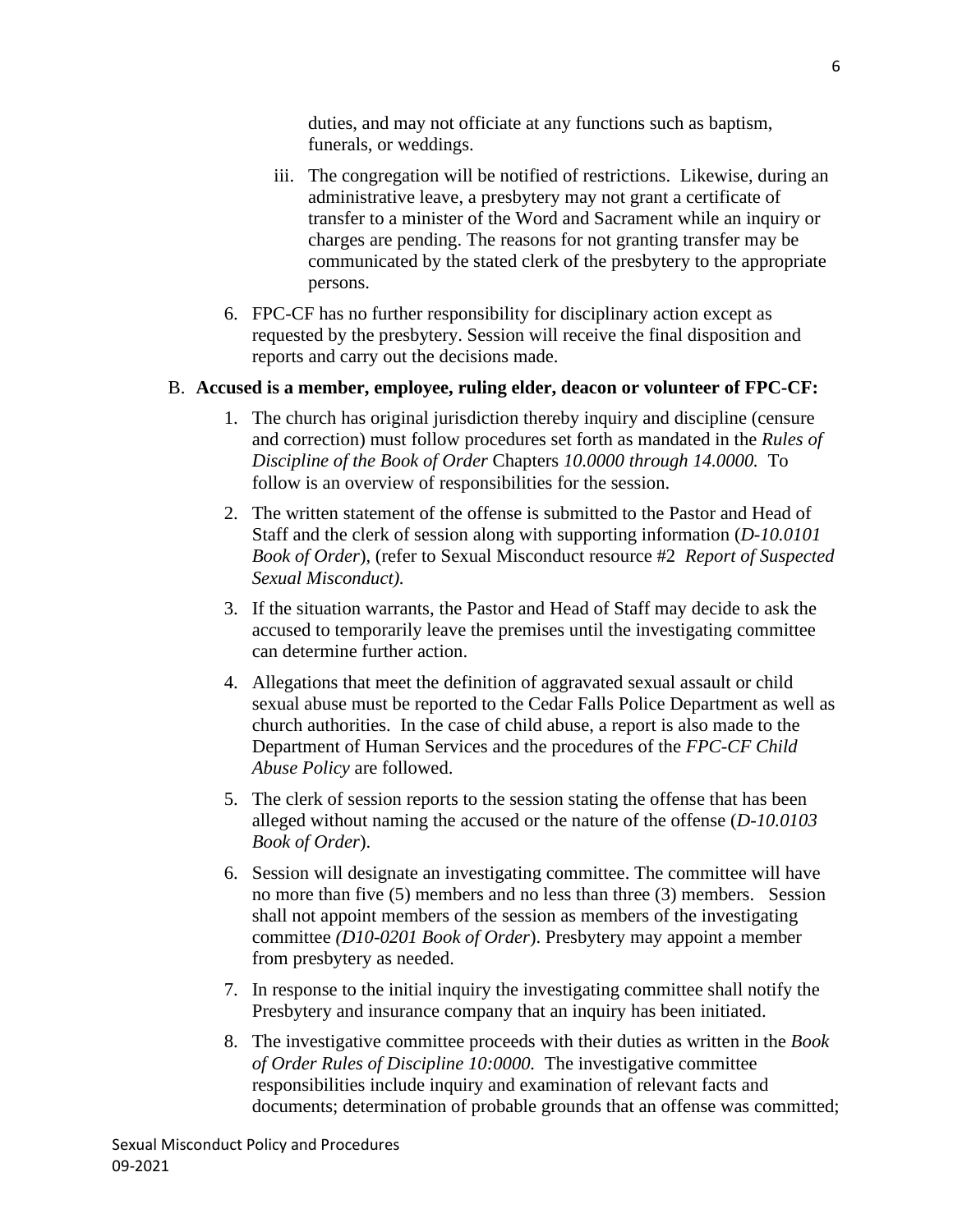decide on charges to be filed if any; initiate alternative forms of resolution; and report any settlement agreement to session.

- 9. Session shall not grant a certificate of transfer to a member, while an inquiry or charges are pending. The reasons for not granting transfer may be communicated by the clerk of session or the stated clerk of the presbytery to the appropriate persons. (D-10.0105)
- 10. Session shall convene to receive the settlement agreement. The vote to approve the settlement must be at least 2/3 of members eligible to vote.
- 11. In all cases involving sexual misconduct, the investigating committee shall prepare a written report, which shall be included in the accused's permanent personnel file. Written reports where the accused is a member, ruling elder, deacon or volunteer are maintained in the pastor's confidential file. The accused shall be allowed to attach any written statements to said documents, also for permanent inclusion in the permanent file.
- 12. Should the case not be settled, charges are filed. The prosecuting committee shall prosecute the case and represent the church during any appeals *(D-10.0202 Book of Order).*
- 13. Trial in a Disciplinary Case (*D11-0000 Book of Order)*
	- i. All disciplinary cases shall be filed and prosecuted.in the name of the Presbyterian Church (U.S.A.).
	- *ii.* The trial of a disciplinary case shall be conducted by the session. The trial shall be conducted formally with full decorum in a neutral place suitable to the occasion. *D11-0101 Book of Order.* The session shall have full authority and power to control the conduct of the trial and of all parties, witnesses, counsel, and the public, including removal of them, to the end that proper dignity and decorum shall be maintained. (*D11-0304 Book of Order)*
	- *iii.* Each of the parties in a disciplinary case shall be entitled to appear and may be represented by counsel, provided, however, that no person shall act as counsel who is not a member of the Presbyterian Church (U.S.A.). (D11-0301 *Book of Order)*
	- *iv.* The trial of a disciplinary case shall proceed as written in theBook of Order (*D-11.0402).*
	- $\nu$ . If the accused is found guilty or after the guilty plea, the session should hear evidence as to the extent of the injury suffered, mitigation, rehabilitation, and redemption. …The person who was directly harmed by the offense may submit a victim impact statement. … The session shall then meet privately to determine the degree of censure to be imposed. *(D-12.0000 Book of Order*)
	- *vi.* Following such determination and in an open meeting, the moderator of the session shall then pronounce the censure. The clerk of session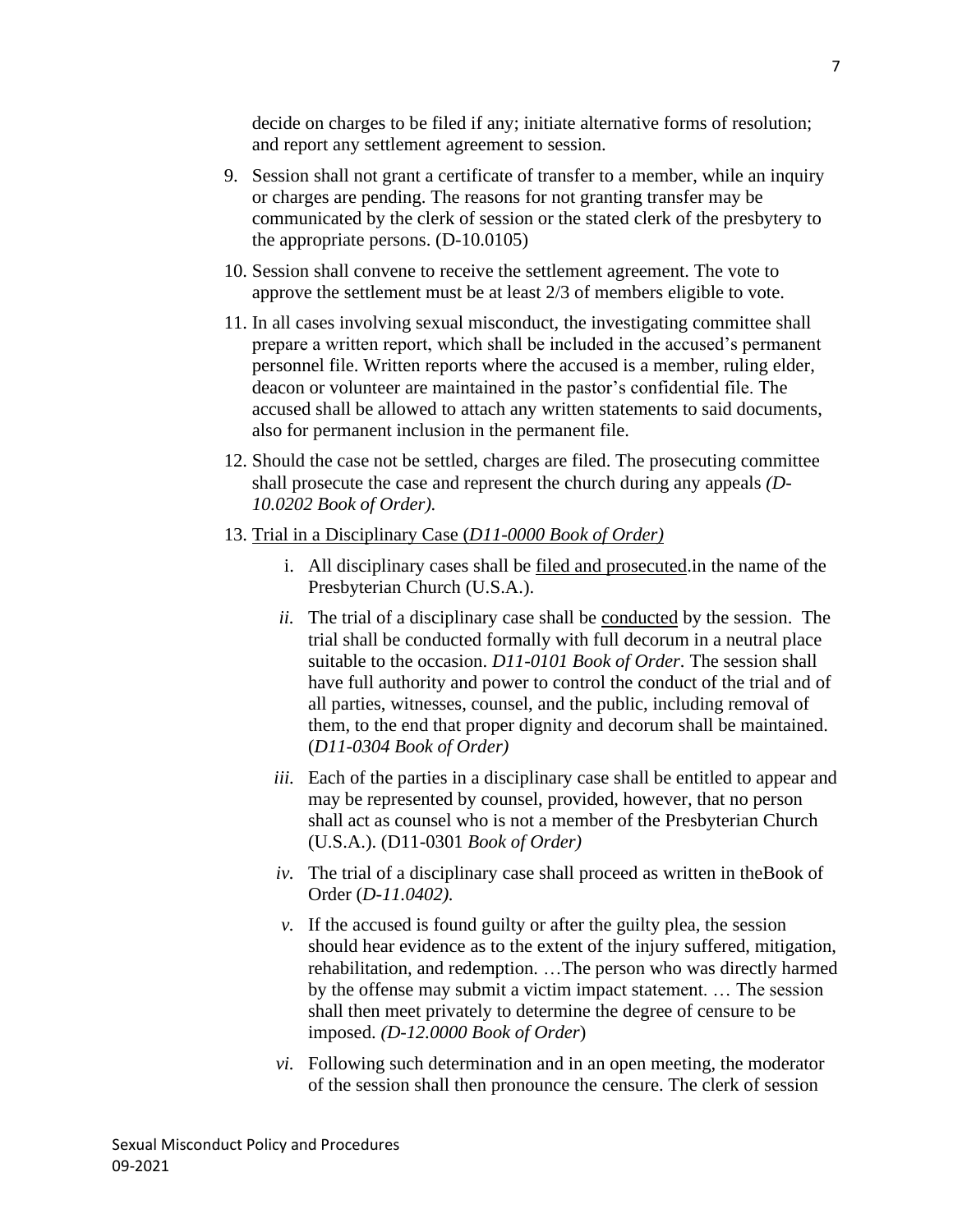shall deliver a copy of the decision to each party named in the decision.

- *14.* The moderator or clerk of session shall (further distribute) the decision as the session may direct. *(D11-0403 Book of order*).
- 15. Appeal: Only the person found guilty may initiate the first level of appeal. Either party may initiate an appeal of the appellate decision. Rules of appeal are found in *(D-13.0000 Book of Order*.)
- C. **Accused not covered by the** *Book of Order***:** If the accused is not a member of FPC-CF, but is an employee or volunteer, the individual is not covered by the *Book of Order*. However, FPC-CF will respond by using procedures set forth by the session as follows:
	- 1. Notify the Pastor and Head of Staff and the Clerk of Session in writing of the allegation. Pastor and Head of Staff shall determine if the allegations require the accused to be placed on leave immediately with pay until further notice.
	- 2. Allegations that warrant reporting to civil authorities are reported as specified in this policy. (*Reporting Allegations of Sexual Misconduct, section VI, page VI -4*.)
	- 3. Clerk will notify the session that an allegation has been made but not include the name of the victim or accused.
	- 4. Allegations of sexual misconduct are sent to the personnel committee in writing. The personnel committee (or other committee as determined by the Pastor and Head of Staff) will respond to the allegation of offense of sexual misconduct as follows:
		- i. Determine whether or not the allegation gives rise to a reasonable suspicion of sexual misconduct by the accused.
		- ii. If so, gather additional information necessary to decide about any immediate action or to decide about correcting the behavior.
		- iii. Determine any remedies, including limiting activities, suspension, or termination necessary and advisable under the circumstances.
		- iv. If the accused is a member of another denomination, that denomination will be notified of the allegations and the response.
		- v. Inform the victim and the accused of the remedy.
		- vi. In all cases involving sexual misconduct, the personnel committee shall prepare a written report, which shall be included in the accused's permanent personnel file; or, where an accused is a volunteer, is maintained in the pastor's confidential file. The accused shall be allowed to attach any written statements to said documents, also for permanent inclusion in the permanent file.
- D. **Accused is no longer connected to FPC-CF:** If the accused is no longer a member, officer, volunteer or employee of FPC-CF, but the conduct occurred while the person was acting on behalf of the FPC-CF the church does not have jurisdiction to correct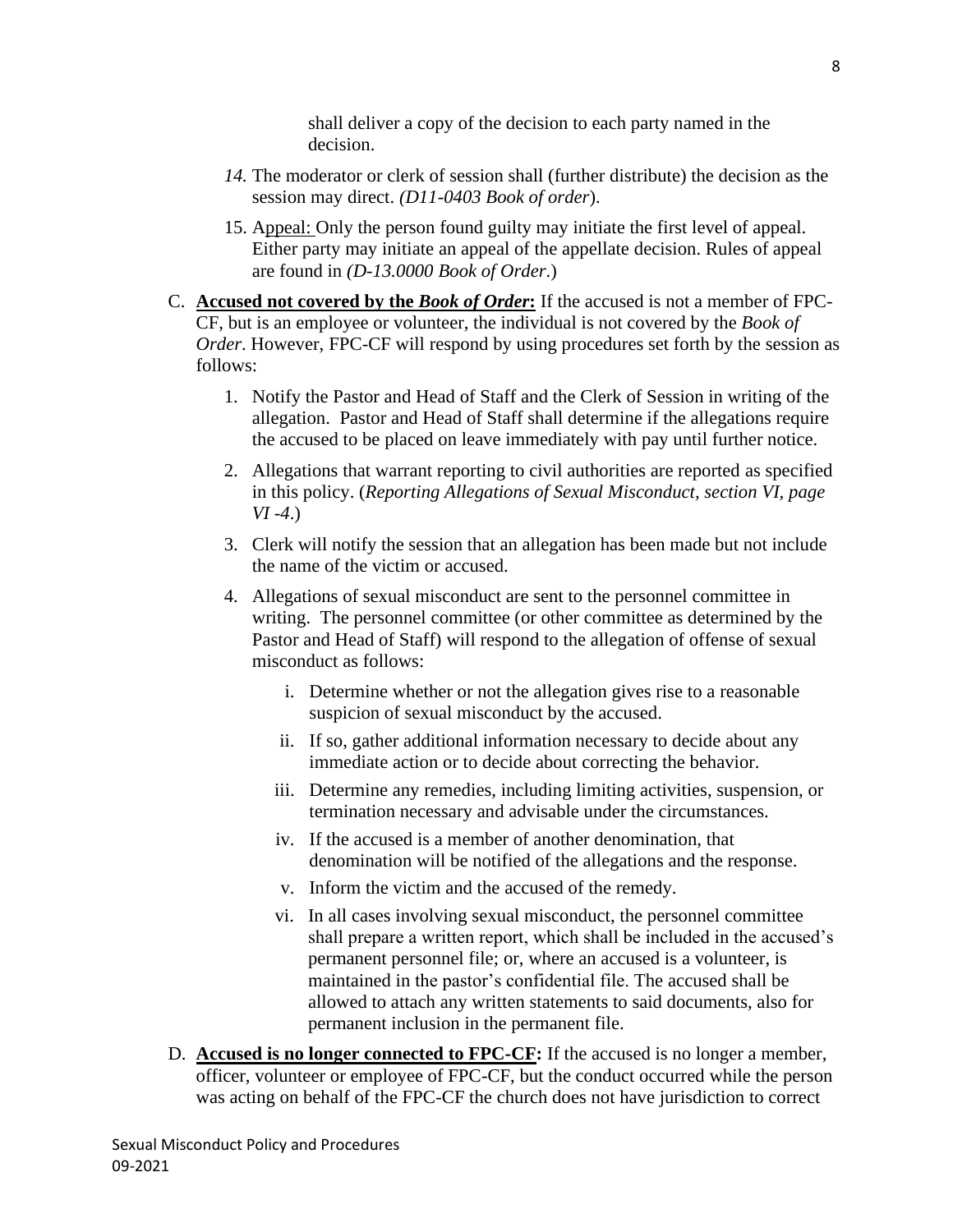the behavior, but it does have a duty to hear the allegations of offense and to take measures to prevent future occurrences of harm. Session shall appoint an administrative committee to hear the allegations of sexual misconduct. The session may also take measures to prevent future occurrences of harm through education and policy. The personnel committee will be responsible for the inquiry.

E. **Higher Council or Entity of the General Assembly:** If the person who is accused of committing sexual misconduct is an employee or volunteer of a higher council or entity of PCUSA, contact the council or entity directly for the appropriate person to receive the report of allegations. The report of allegations may be made to any person with supervising capacity.

## **F. Record Keeping of Proceedings**

**1.** Detailed records must be kept actions and minutes of deliberations and conversations with the accuser, the accused, and other parties involved, including correspondence and copies of the reports received from committees or commissions. Such records will be kept confidential as far as possible. In Case # 208-6, the General Assembly Permanent Judicial Commission (GAPJC) interpreted the Rules of Discipline to say that a session or entity may share the contents of inquiry reports with other councils or entities of the PC(USA) when necessary. The clerk of the session will maintain the records while the inquiry is in process.

## **VIII. STRATEGIES FOR PREVENTION AND RISK MANAGEMENT**

#### A. **Insurance**

1. A liability insurance policy shall be maintained specifically covering sexual abuse and sexual misconduct that provides for legal defense expenses and judgments in civil suits brought against the church, its officers or employees. When the church expands its ministry into new areas that may expand liability such as camps, shelters or other outreach programs, endorsements to the insurance policy shall be reviewed to assure the new specific exposures are covered.

## **B. Prescreening Applicants**

- **1.** A pastoral vacancy is filled with permission of the presbytery. The selection of a nominee is completed by a pastor nominating committee (PNC) that is elected from the congregation by the congregation. The PNC is under the jurisdiction of the committee on ministry of presbytery and follows strict guidelines of screening including background checks and references.
- **2.** Prescreening is required for all applicants for employment and volunteers for staff positions at FPC-CF. Prescreening is completed once an applicant has received a conditional offer for employment. Screening for all applicants shall include:
	- **i.** A photographic identification such as a driver's license or other official document.
	- **ii.** A background check, including a national criminal background check on all applicants that may interact with children and youth.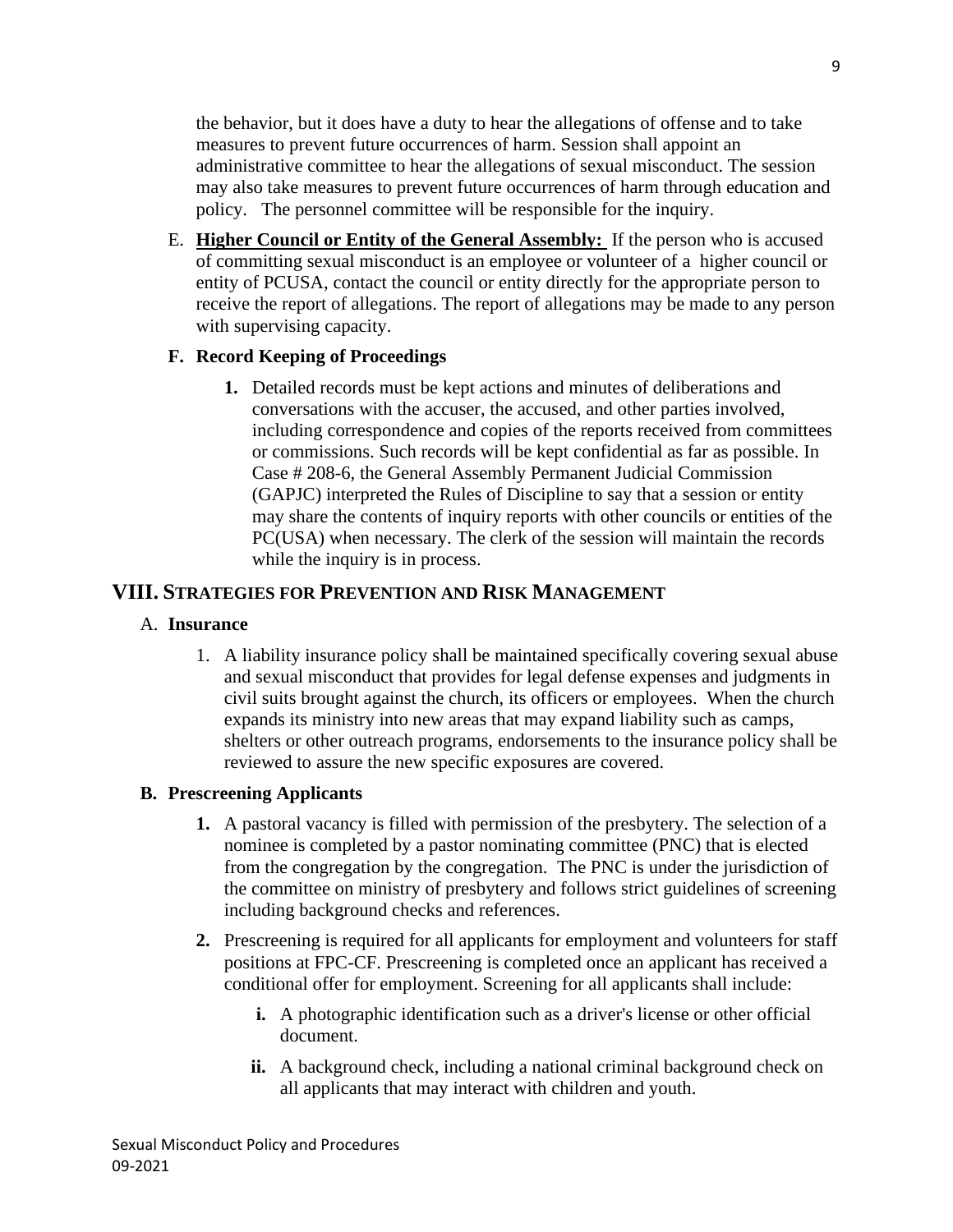- **1.** People who are convicted of sexual abuse in Iowa are required to register as sex offenders. People who are convicted of aggravated sexual abuse or sexual abuse by force or against the victim's will are required to register for life. Other sex offenders are required to register for ten years. (Iowa Code 692A.101, 692A.102, 692A.103, 692A.106.)
- *3.* The pre-employment screening includes specific questions related to discovering previous complaints of sexual misconduct (Hiring resource #5 *Confidential Employment Questions regarding Sexual Misconduct)*
- **4.** References from previous employers and a minimum of three personal references that includes any records or actions pending of sexual misconduct. (Hiring Resource #3 *Confidential Employment Reference Record of Screening*).

## **C. Pre-employment References**

- **1.** The personnel committee, or hiring committee designated by the personnel committee, is responsible for contacting previous employers and a minimum of three personal references for all for prospective, employees, or volunteers.
- **2.** A written record of conversations or correspondence with references shall be kept in the employee's personnel file. Records for volunteers will be kept in the volunteer file maintained by the Pastor and Head of staff or, if related to children's programming, the Director of Children, Youth and Family Ministry.
- **3.** If false or misleading information is given by the applicant, or relevant information is withheld, the applicant should be eliminated from consideration.
- **4.** Applicants should be informed of negative comments regarding sexual misconduct against them and be given an opportunity to submit additional references or to give other evidence to correct or respond to harmful information obtained from a reference.

#### **D. Requests for References for Former Employees**

**1.** The Pastor and Head of staff is the only person within FPC-CF authorized to respond to requests for reference regarding former employees of FPC-CF. Pastor and Head of Staff is obligated to give truthful information regarding allegations, inquiries, and administrative or disciplinary action related to sexual misconduct of the applicant.

#### **E. Employment Practices**

- 1. Accurate record keeping shall be a required part of hiring and supervision practices. A personnel file is maintained for every employee, including teaching elders. The file should contain:
	- i. application for employment
	- ii. any employment questionnaires,
	- iii. a copy of submitted photographic identification such as driver's license,
	- iv. background checks,
	- v. reference responses, and
	- vi. all other documents related to an employee's employment, except records which may be required, by law, to be kept in separate files.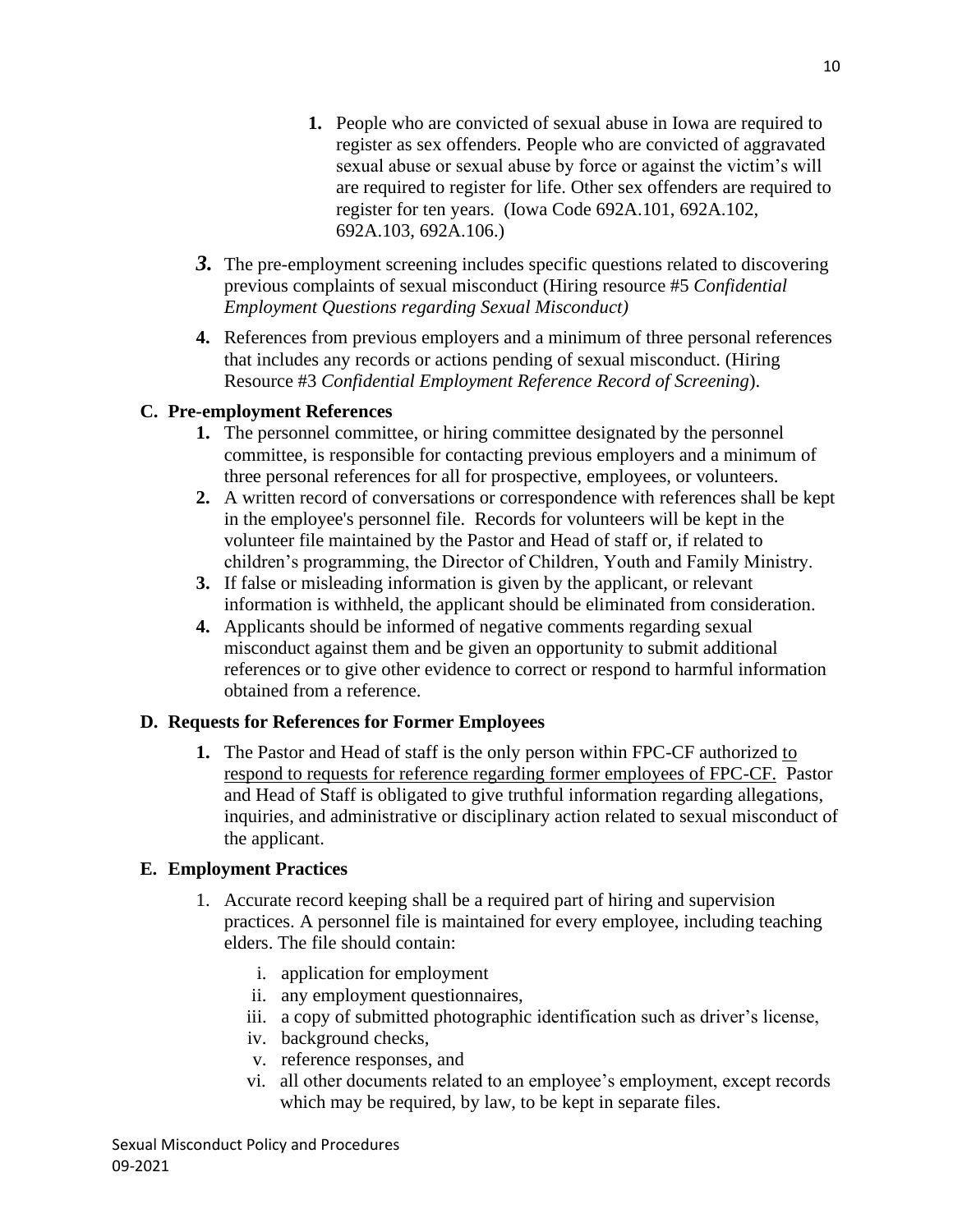#### **F. Educating and Training- Awareness**

- 1. A copy of the Sexual Misconduct Policy and Procedures of FPC-CF, The Child Abuse Policy and the Presbytery of North Central Iowa Sexual Misconduct Policy, as maintained in the First Presbyterian Church of Cedar Falls Session Policies and Operations manual, will be reviewed annually by session and deacons. Annually session is expected attest to presbytery that it has read the policies, understands the purpose and importance, and agrees to conduct itself in accordance with the policy. Each new ruling elder and deacon will be given a copy of the same policies during orientation.
- 2. Each pastor and head of staff and teaching elder will receive education regarding sexual misconduct as prescribed by the Presbytery of North Central Iowa 2007,1998. Each teaching elder must have a clear understanding of the specific policy of FPC-CF.
- *3.* Each new employee or volunteer will receive a copy of this Sexual Misconduct Policy and Procedures and the Child Abuse Policy. Each will be required to sign the covenant indicating they have read and are willing to abide by this policy. The policy will be reviewed with employees and volunteers each year so that they are knowledgeable of the policy and are able to follow procedures. The congregation will be informed about the purpose and content of the policy and procedures of this policy. (Hiring Resource #4, *Acknowledgement of Receipt of Sexual Misconduct Policy of the FPC-CF).*

## **IX. DISTRIBUTION**

A. Copies of this policy with procedures and processes will be available in the FPC-CF Session Policies and Operations manual kept in the church office and will also be accessible electronically. The policy will be updated as necessary to comply with changes in laws, customs and insurance requirements.

#### **-------------------------**

# **X. GLOSSARY OF TERMS**

In this policy

- I. SHALL, IS TO BE/ARE TO BE and WILL signify practice that is mandated,
- II. SHOULD signifies practice that is strongly recommended,
- III. IS APPROPRIATE signifies practice that is commended as suitable,
- IV. MAY signifies practice that is permissible but not required.
- V. **Accuser** is a term used to represent the person claiming knowledge of sexual misconduct by a person covered by this policy. The accuser may or may not have been the victim of the alleged sexual misconduct. A person such as a family member, friend, or colleague or member may be the accuser.
- VI. **Congregation** as used in this policy, refers to the formally organized community chartered and recognized by a presbytery as provided by the Constitution of the Presbyterian Church (U.S.A.). The members of a congregation are under the leadership of a session (elected by its members) and the higher councils of presbytery, synod, and